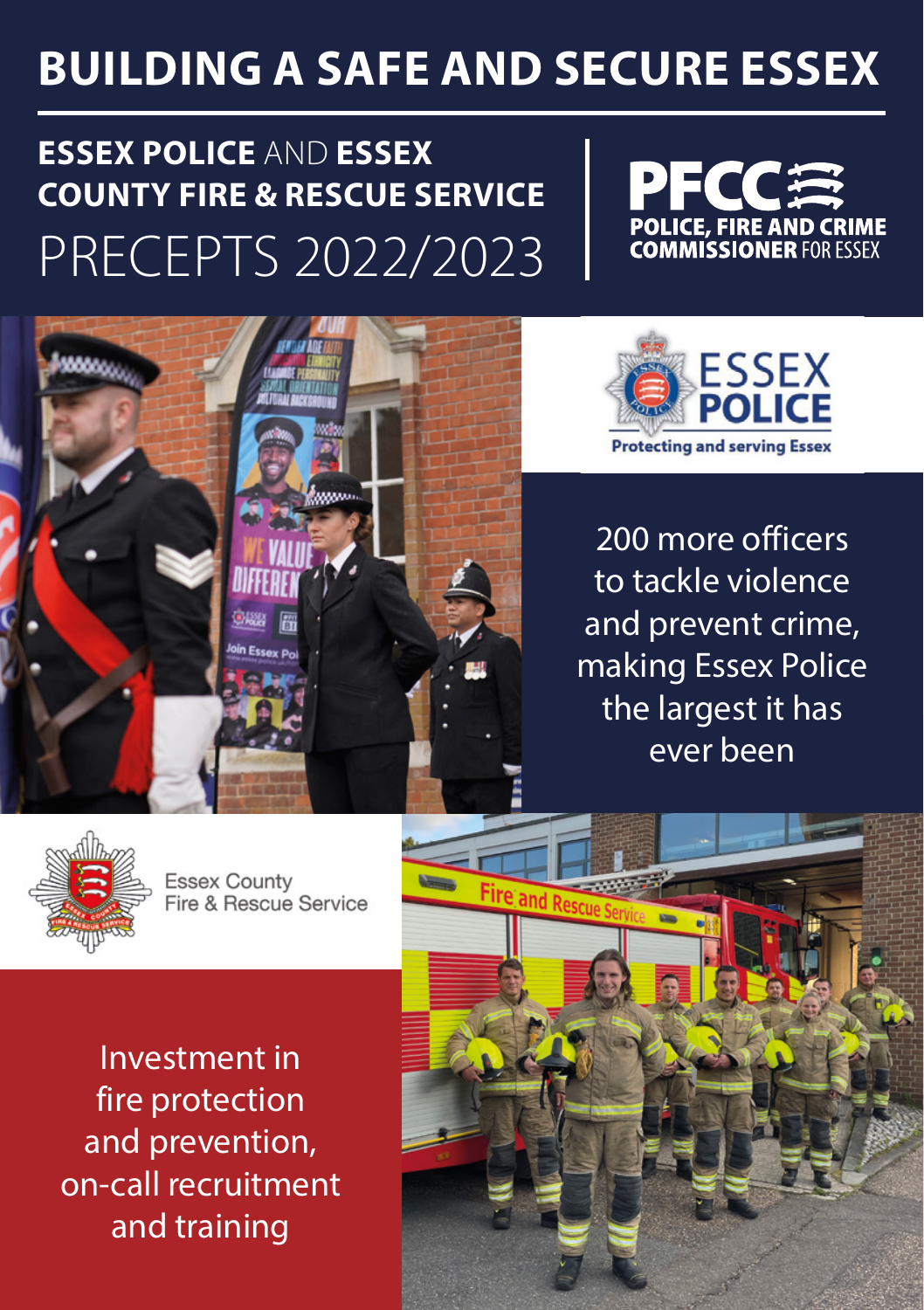Our proposed investment in Essex Police will fund the recruitment of a further 200 officers by March 2023 and require an increase in the precept of £9.99 on a Band D Property or 4.79%. The increase in officers is on top of the 700 extra officers recruited since 2016 and will make Essex Police the strongest it has ever been.

We want to see less crime and anti-social behaviour in Essex and with your support we will ensure that Essex Police have the resources they need to get crime down, protect the vulnerable and support victims of crime.

As a result of the investment we have already made we have seen incidents of burglary, anti-social behaviour and theft fall in recent years, and drug driven violence is also starting to show a decline.

However, we know we need to do more and by investing in Essex Police, it will help us to prevent crime, have stronger neighbourhood policing and an even greater focus on tackling drug driven violence and gangs. It will also help us support the victims of crime and protect those most vulnerable from becoming victims.

Our investment in Essex County Fire and Rescue Service will improve their fire protection capacity and allow them to continue to invest in preventing harm, training our firefighters and the recruitment and retention of on-call firefighters. This investment will require an increase in the fire and rescue precept of £1.44 on a Band D property or 1.95%.

> Both services have worked hard in recent years to improve the efficiency and effectiveness of their operations and have been independently assessed as providing good value for money to the public by Her Majesty's Inspectorate of Constabulary and Fire and Rescue Services.

> > Our proposed increase in the precept along with central government funding will make our county safer by providing Essex Police and Essex County Fire and Rescue Service with the resources to tackle crime, reduce the risk of being harmed and protect our communities.

> > > You can read more about my plans at **www.essex.pfcc.police.uk**

**Roger Hirst – Your Police, Fire and Crime Commissioner**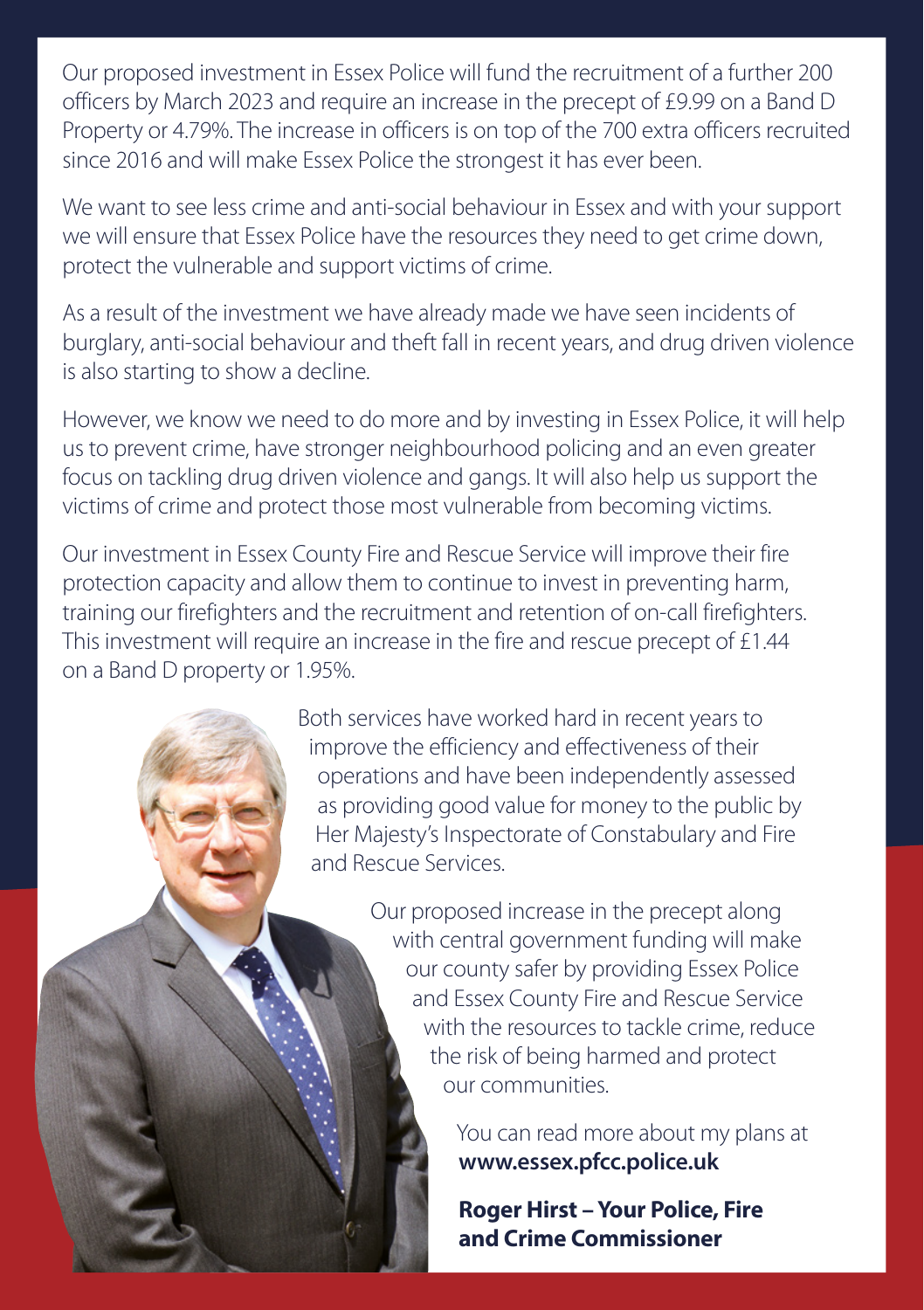## **ESSEX POLICE**



**£206.6m** FROM CENTRAL GOVERNMENT TAX



|    | Our proposed increase in the precept, along with government<br>funding, means the Chief Constable will be able to recruit 200<br>more police officers, taking the force up to 3,755 officers by<br>March 2023, the largest it has ever been. This is an overall<br>growth of 900 police officers since 2016. |
|----|--------------------------------------------------------------------------------------------------------------------------------------------------------------------------------------------------------------------------------------------------------------------------------------------------------------|
| 78 | MORE OFFICERS CONCENTRATED ON CRIME PREVENTION WORK<br>AND BEING VISIBLE IN COMMUNITIES INCLUDING BOOSTING TOWN<br>CENTRE AND COMMUNITY POLICING TEAMS                                                                                                                                                       |
| 68 | MORE OFFICERS FOCUSED ON TACKLING VIOLENCE IN ALL FORMS<br>INCLUDING VIOLENCE AGAINST WOMEN AND GIRLS, DOMESTIC<br>ABUSE AND DRUG DRIVEN VIOLENCE                                                                                                                                                            |
| 44 | MORE OFFICERS FOCUSED ON INVESTIGATING CRIME AND BUILDING<br>A MORE PROFESSIONAL FORCE                                                                                                                                                                                                                       |
| 10 | EXTRA OFFICERS SUPPORTING THE REGIONAL ORGANISED<br><b>CRIME UNIT</b>                                                                                                                                                                                                                                        |
| 70 | MORE STAFF WORKING TO TACKLE VIOLENCE, PREVENT CRIME<br>AND IMPROVE INVESTIGATIONS                                                                                                                                                                                                                           |
|    | <b>ESSEX COUNTY FIRE &amp; RESCUE SERVICE</b>                                                                                                                                                                                                                                                                |

**£84.1m** BUDGET

**£32.8m** FROM CENTRAL GOVERNMENT TAX

**£51.3m** FROM LOCAL TAXATION & INTERNAL RESERVES

**The additional investment will allow Essex County Fire and Rescue Service to manage inflationary pressures and continue to invest in improving its service to the public, including:**

• Improved training provision and resources for firefighters

- Investing in prevention activity
- Improved fire protection capacity to provide an effective response to the increased risk identified through the Grenfell Tower Inquiry
- Recruiting and retaining on-call firefighters